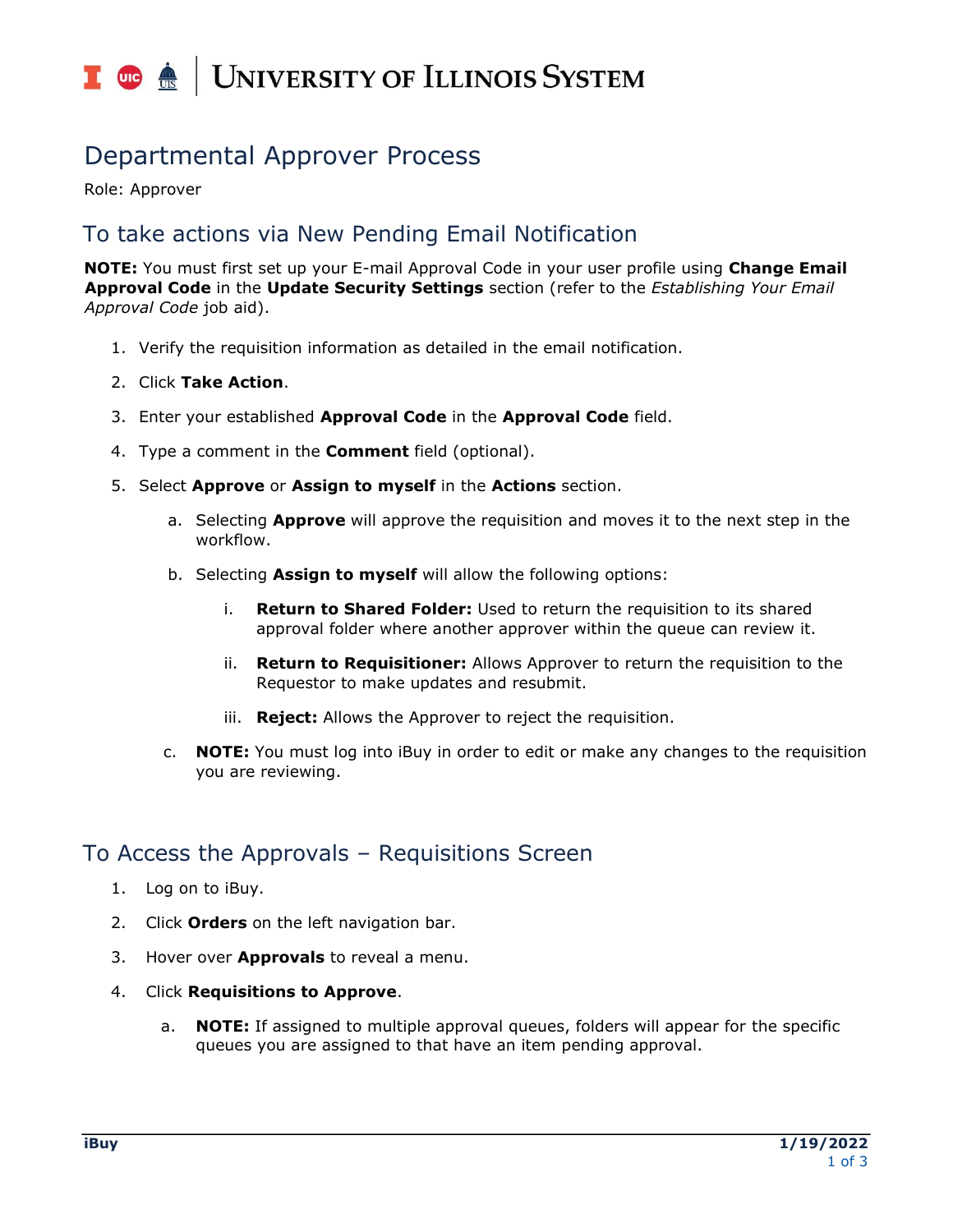# I **O**  $\triangle$  UNIVERSITY OF ILLINOIS SYSTEM

### Assigning a Requisition

Use the Assign feature to prevent another approver within the approval queue from approving the requisition you are reviewing. The Assign feature must also be used to edit or make any changes to the requisition or to return or reject a requisition.

- 1. Select a requisition that needs approval.
- 2. Click the **Assign** icon at the end of the row of the requisition to approve.
- 3. Click **Requisition Number** to open the requisition.
- 4. Verify the information in the following fields: **General, Shipping, Billing, Accounting Codes, Internal/External Notes and Attachments, Supplier/Line Item Details, Purchasing Requisition Form** responses (make changes as needed).
- 5. Determine the action to take on the requisition**.** Choices are available from the drop down menu by clicking the down arrow next to the Approve & Next.

#### Approver Action Options

- 1. Select the appropriate action from the **Actions** options in the upper right corner of the requisition. **Action** options include:
	- a. **Approve:** Approves the requisition and moves it to the next step in the workflow.
	- b. **Return to Shared Folder:** Used to return the requisition to its shared approval folder where another approver within the queue can review it.
	- c. **Place Requisition on Hold:** Use to indicate that the assigned Approver is reviewing/obtaining additional information/not taking action on the requisition at this time.
	- d. **Return to Requisitioner:** Allows Approver to return the requisition to the Requestor to make updates and resubmit.
	- e. **Forward to:** allows you to forward the requisition to another approver.
	- f. **Withdraw Entire Requisition**: if the issue with the requisitions cannot be resolved with one of the other actions you can withdraw the order.
	- g. **Reject Requisition:** Allows the Approver to reject the requisition.
- 2. Type the reason for the return or reject in the **Reason** field.
- 3. Click the blue action button.
	- a. The blue action button will display the text "**Save Changes"** or **"Reject Requisition"** depending on your previous selections.